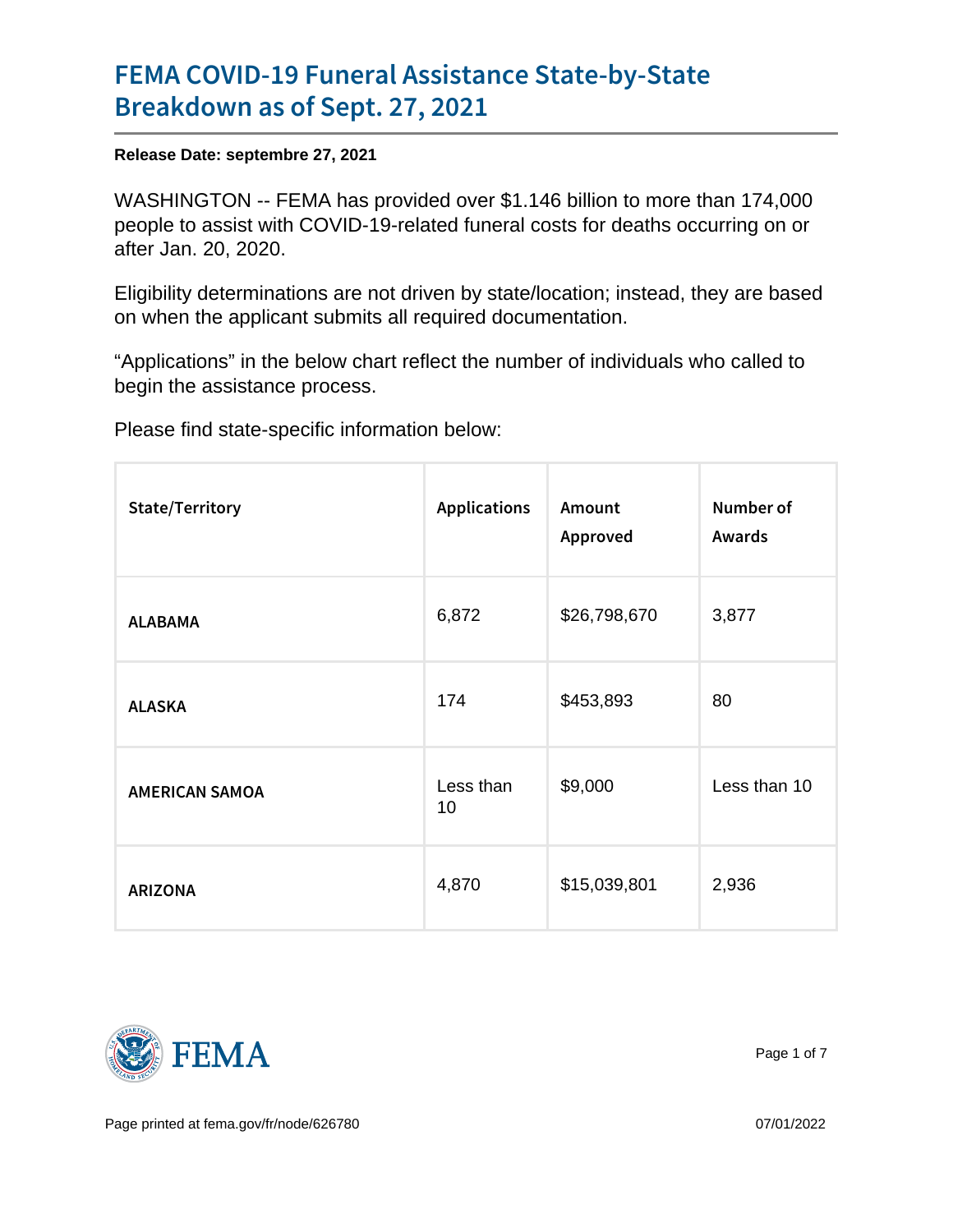| <b>ARKANSAS</b>                                 | 3,146  | \$11,396,853  | 1,787        |
|-------------------------------------------------|--------|---------------|--------------|
| CALIFORNIA                                      | 28,738 | \$114,095,249 | 17,513       |
| COLORADO                                        | 2,245  | \$7,734,565   | 1,369        |
| COMMONWEALTH OF THE ESSENTHE SEAS44<br>MARIANAS | 10     |               | Less than 10 |
| CONNECTICUT                                     | 3,273  | \$15,712,718  | 2,260        |
| DELAWARE                                        | 852    | \$3,265,184   | 518          |
| DISTRICT OF COLUMBIA <sup>537</sup>             |        | \$2,079,781   | 304          |
| <b>FLORIDA</b>                                  | 19,580 | \$54,930,759  | 9,667        |
| <b>GEORGIA</b>                                  | 11,397 | \$45,222,547  | 6,507        |
| GUAM                                            | 16     | \$51,162      | Less than 10 |



Page 2 of 7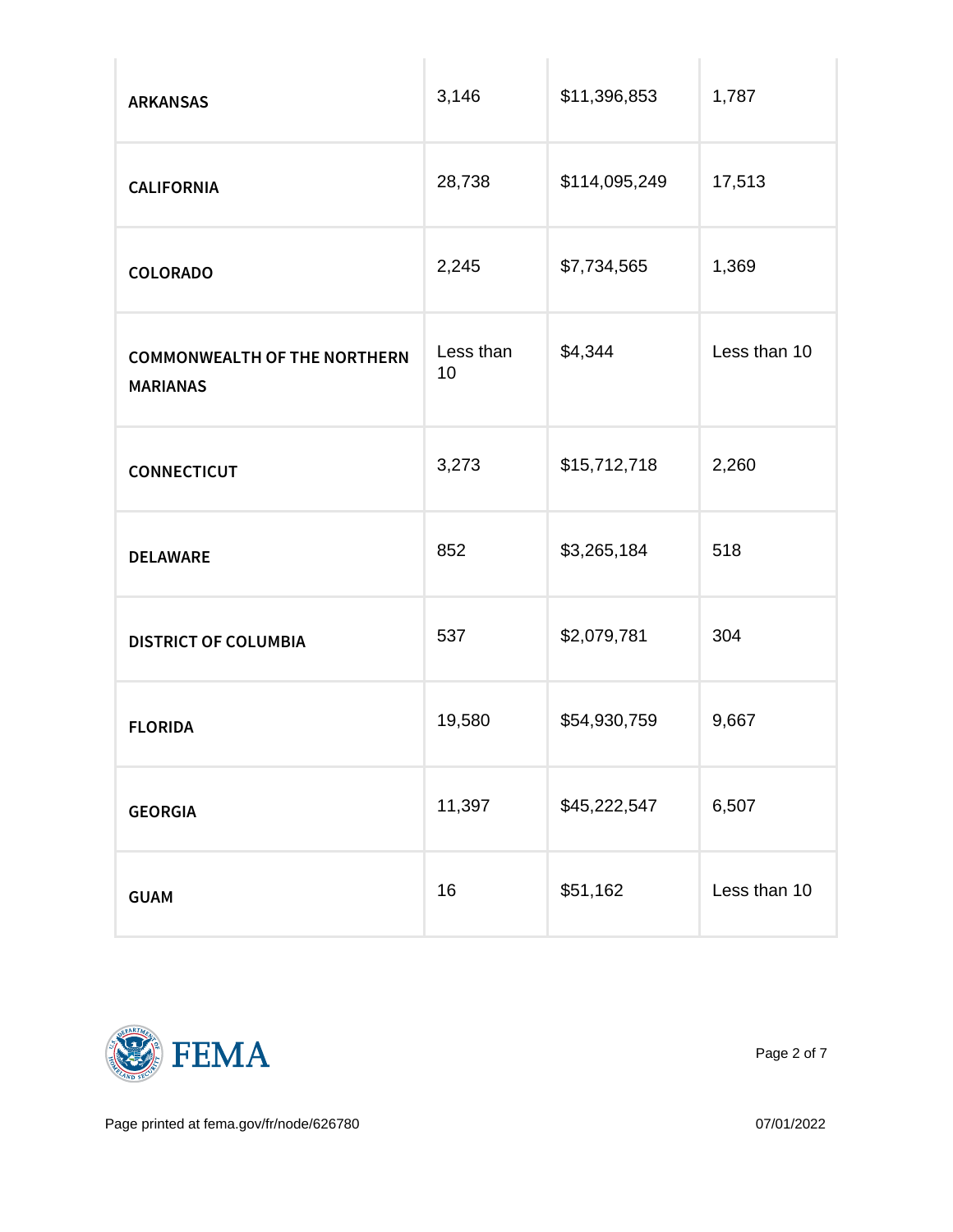| HAWAII          | 306    | \$915,881    | 158   |
|-----------------|--------|--------------|-------|
| IDAHO           | 639    | \$1,985,941  | 346   |
| <b>ILLINOIS</b> | 11,674 | \$51,422,185 | 7,499 |
| INDIANA         | 4,989  | \$22,643,123 | 3,222 |
| <b>IOWA</b>     | 2,420  | \$11,940,386 | 1,658 |
| KANSAS          | 2,365  | \$10,138,446 | 1,546 |
| KENTUCKY        | 4,010  | \$17,490,263 | 2,444 |
| LOUISIANA       | 5,536  | \$22,100,355 | 3,203 |
| MAINE           | 391    | \$1,188,291  | 219   |
| MARYLAND        | 5,414  | \$23,317,584 | 3,453 |



Page 3 of 7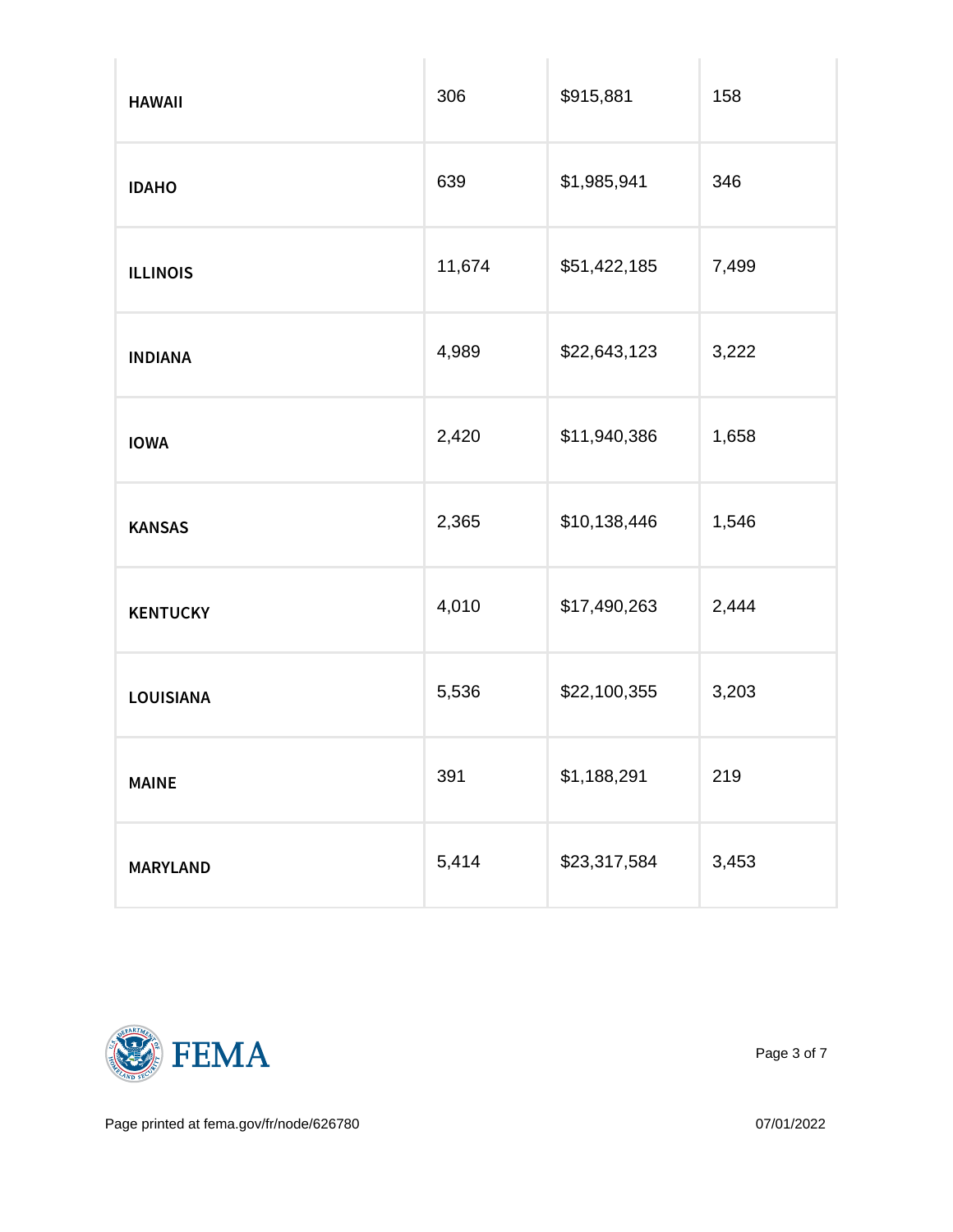| <b>MASSACHUSETTS</b> | 5,507  | \$25,775,338 | 3,697 |
|----------------------|--------|--------------|-------|
| MICHIGAN             | 9,333  | \$37,642,749 | 6,144 |
| MINNESOTA            | 2,696  | \$13,234,162 | 1,922 |
| <b>MISSISSIPPI</b>   | 4,758  | \$18,328,002 | 2,699 |
| <b>MISSOURI</b>      | 5,556  | \$21,231,662 | 3,354 |
| MONTANA              | 534    | \$1,446,249  | 276   |
| NEBRASKA             | 1,205  | \$5,697,582  | 802   |
| NEVADA               | 2,556  | \$7,556,391  | 1,357 |
| NEW HAMPSHIRE        | 658    | \$2,694,732  | 443   |
| NEW JERSEY           | 11,472 | \$51,207,146 | 7,363 |



Page 4 of 7

Page printed at [fema.gov/fr/node/626780](https://www.fema.gov/fr/node/626780) 07/01/2022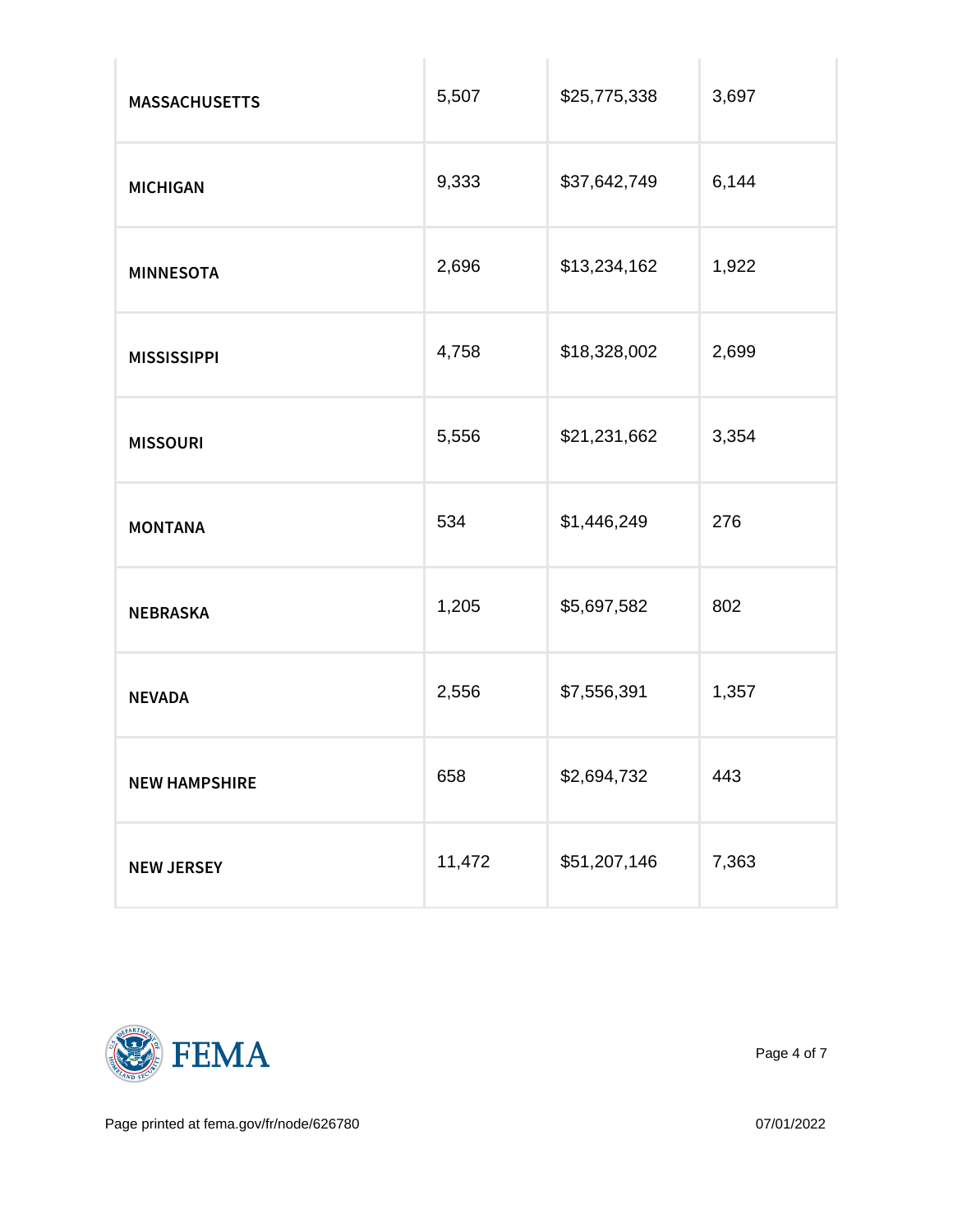| NEW MEXICO     | 1,561  | \$4,382,896   | 855    |
|----------------|--------|---------------|--------|
| NEW YORK       | 24,989 | \$105,883,281 | 15,255 |
| NORTH CAROLINA | 8,874  | \$35,358,990  | 5,299  |
| NORTH DAKOTA   | 654    | \$3,418,942   | 454    |
| OHIO           | 9,543  | \$42,101,577  | 6,488  |
| OKLAHOMA       | 4,134  | \$16,559,039  | 2,571  |
| OREGON         | 968    | \$2,674,664   | 504    |
| PENNSYLVANIA   | 12,434 | \$56,112,110  | 8,502  |
| PUERTO RICO    | 1,331  | \$2,335,381   | 643    |
| RHODE ISLAND   | 1,120  | \$4,612,144   | 669    |



Page 5 of 7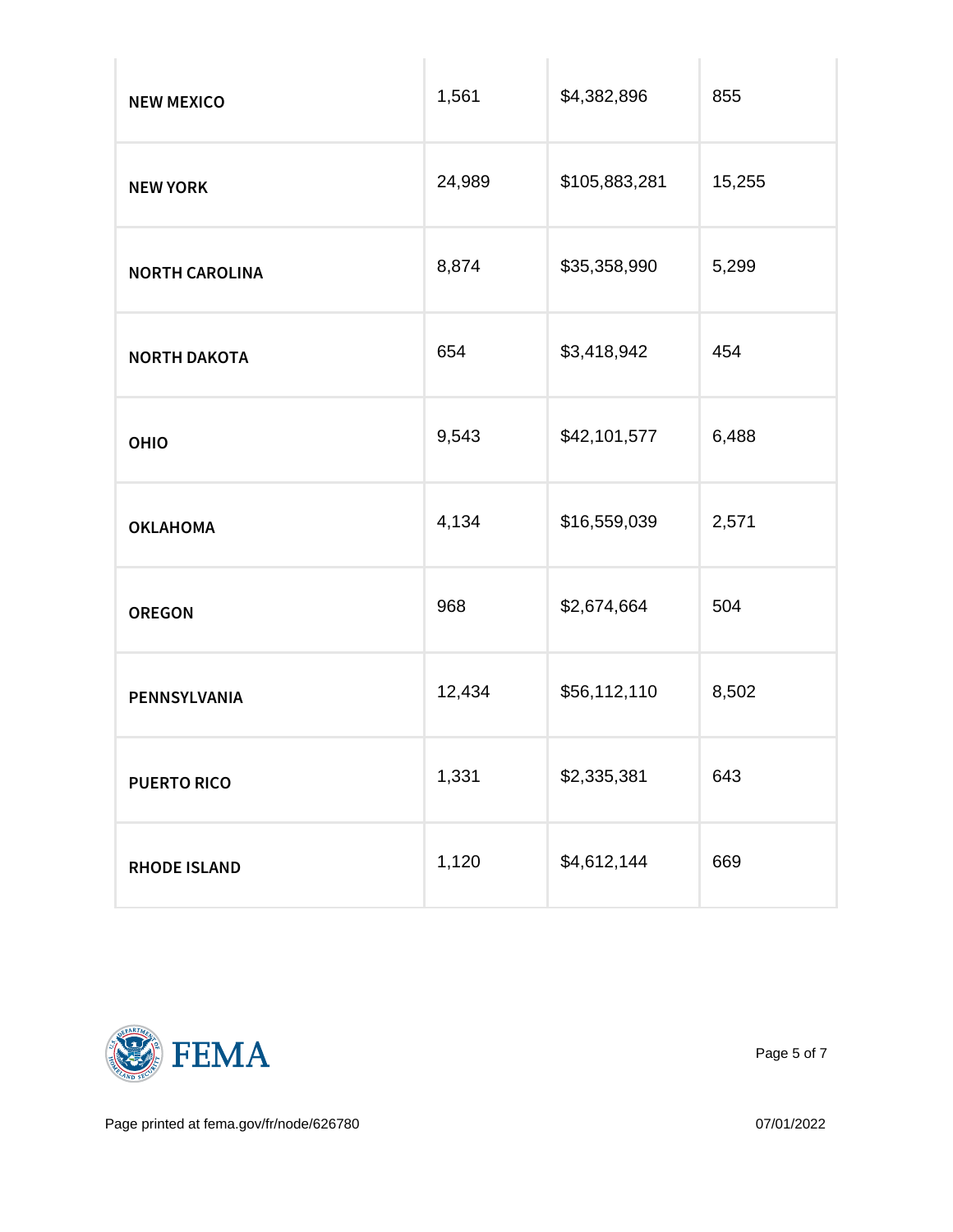| SOUTH CAROLINA       | 6,126  | \$25,505,697  | 3,661  |
|----------------------|--------|---------------|--------|
| SOUTH DAKOTA         | 693    | \$3,537,974   | 479    |
| <b>TENNESSEE</b>     | 7,434  | \$31,183,778  | 4,505  |
| <b>TEXAS</b>         | 26,474 | \$103,662,433 | 15,797 |
| U. S. VIRGIN ISLANDS | 32     | \$107,994     | 17     |
| UTAH                 | 1,139  | \$4,966,384   | 707    |
| VERMONT              | 135    | \$565,055     | 94     |
| <b>VIRGINIA</b>      | 6,140  | \$26,253,397  | 3,922  |
| WASHINGTON           | 2,012  | \$6,168,270   | 1,112  |
| WEST VIRGINIA        | 1,531  | \$5,921,154   | 870    |



Page 6 of 7

Page printed at [fema.gov/fr/node/626780](https://www.fema.gov/fr/node/626780) 07/01/2022